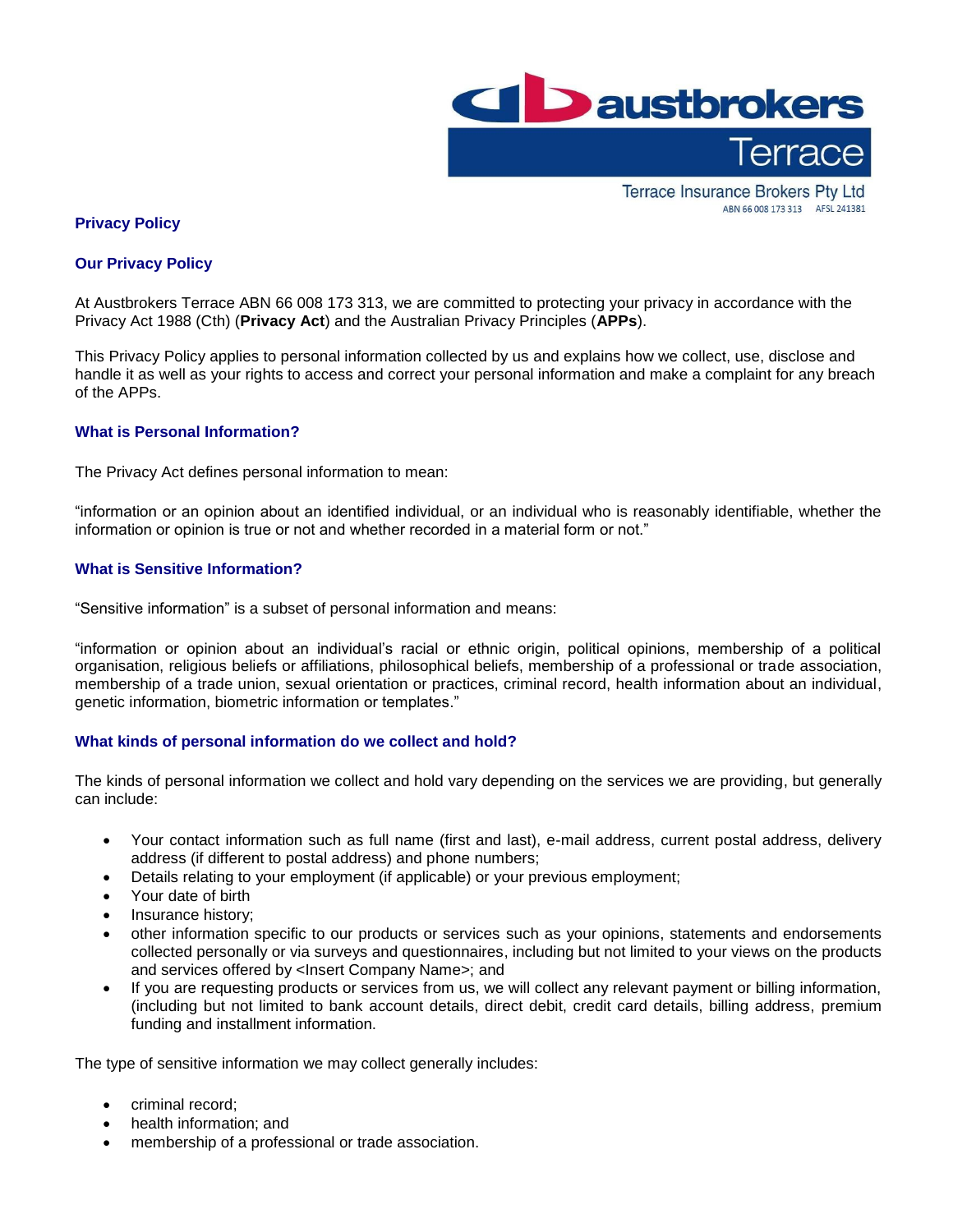## **How do we collect and hold personal information?**

We only collect personal information by lawful and fair means and where it is reasonably necessary for, or directly related to, one or more of our functions or activities.

Unless it is unreasonable or impracticable for us to do so, or as provided otherwise under this Privacy Policy, we will collect your information directly from you or your agents.

If we collect details about you from someone else, we will, take reasonable steps to make you aware of the collection in accordance with the APPs.

We may obtain personal information indirectly and who it is from can depend on the circumstances. We will usually obtain it from another insured if they arrange a policy which also covers you, related bodies corporate, referrals, your previous insurers or insurance intermediaries, witnesses in relation to claims, health care workers, publicly available sources, premium funders and persons who we enter into business alliances with.

We attempt to limit the collection and use of sensitive information from you unless we are required to do so in order to carry out the services provided to you. However, we do not collect sensitive information without your consent.

We hold the personal information we collect within our own data storage devices or with a third party provider of data storage. We discuss the security of your personal information below.

#### **The purposes for which we collect, hold, use and disclose your personal information**

We collect, hold, use and disclose your personal information where it is reasonably necessary for, or directly related to, one or more of our functions or activities. These will usually include our insurance broking services, insurance intermediary services, funding services, claims management services and risk management and other consulting services and to meet any obligations we have at law e.g identity checks required by the *Anti-Money Laundering and Counter-Terrorism Financing Act 2006* and other legislation. We also use it for direct marketing purposes explained in more detail below.

For example, we usually need to collect, hold, use and disclose personal information where:

- we are providing personal advice, so we can provide this advice to you;
- we arrange insurance, so insurer(s) can decide whether to offer insurance or not;
- you require premium funding, so the funder can decide whether to provide the funding or not;
- a claim is made, so the insurer can make a decision on the claim;

We do not use or disclose personal information for any purpose that is unrelated to our services and that you would not reasonably expect (except with your consent). We will only use your personal information for the primary purposes for which it was collected or as consented to.

We usually disclose personal information to third parties who assist us or are involved in the provision of our services and your personal information is disclosed to them only in connection with the services we provide to you or with your consent. We may also disclose it for direct marketing purposes explained in more detail below.

The third parties can include our related companies, our agents or contractors, insurers, their agents and others they rely on to provide their services and products (e.g reinsurers), premium funders, other insurance intermediaries, insurance reference bureaus, loss adjusters or assessors, medical service providers, credit agencies, lawyers and accountants, prospective purchasers of our business and our alliance and other business partners.

These parties are prohibited from using your personal information except for the specific purpose for which we supply it to them and we take such steps as are reasonable to ensure that they are aware of the provisions of this Privacy Policy in relation to your personal information.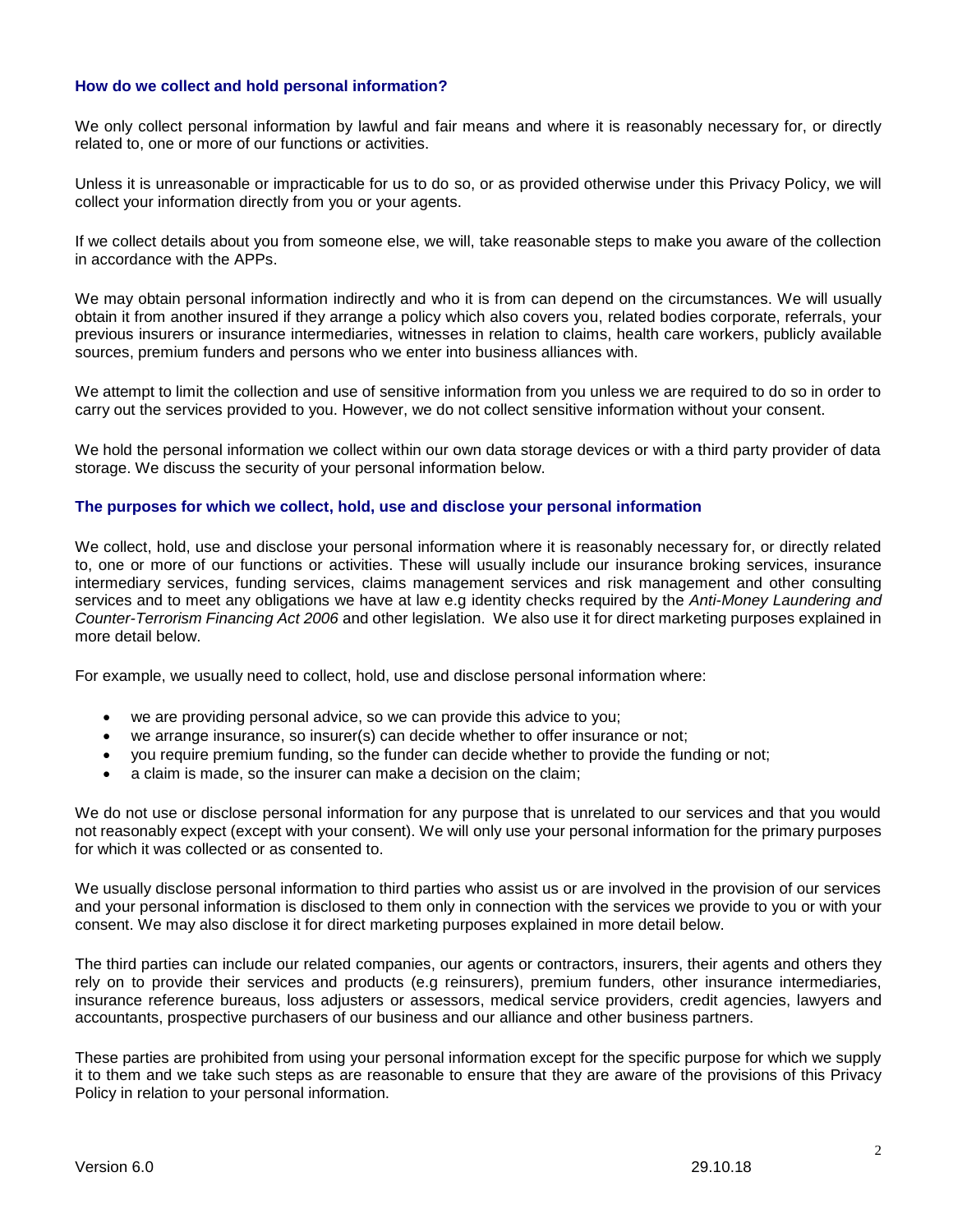We also use personal information to develop, identify and offer products and services that may interest you, conduct market or customer satisfaction research. From time to time we may seek to develop arrangements with other organisations that may be of benefit to you in relation to promotion, administration and use of our respective products and services. See direct marketing explained in more detail further below. We do not use sensitive information to send you direct marketing communications without your express consent.

If we do propose to disclose or use your personal information other than for the purposes listed above, we will first seek your consent prior to such disclosure or use.

If we give third parties (including their agents, employees and contractors) your personal information, we require them to only use it for the purposes we agreed to.

### **What if you do not provide some personal information to us?**

If the required personal information is not provided, we or any involved third parties may not be able to provide appropriate services or products. If you do not provide the required personal information we will explain what the impact will be.

#### **What do we expect of you/ third parties we deal with when providing personal information about another person?**

When you provide us with personal information about other individuals, we rely on you to have made them aware that you will or may provide their information to us, how we collect, use, disclose and handle it in accordance with this Privacy Policy and our relevant Privacy Statements. If it is sensitive information we rely on you to have obtained their consent to the above. If you have not done these things, you must tell us before you provide us with the relevant information.

If we give you personal information, you must only use it for the purposes we agreed to.

Unless an exemption applies or we agree otherwise, you must meet the requirements of the Privacy Act, when collecting, using, disclosing and handling personal information on our behalf.

You must also ensure that your agents, employees and contractors meet the above requirements.

### **How do we manage the security of your personal information?**

We take reasonable steps to ensure that your personal information is safe. We retain personal information in hard copy records and electronically with us or our appointed data storage provider(s). You will appreciate, however, that we cannot guarantee the security of all transmissions of personal information, especially where the internet is involved.

Notwithstanding the above, we endeavor to take all reasonable steps to:

- protect any personal information that we hold from misuse, interference and loss, and to protect it from unauthorised access, modification or disclosure both physically and through computer security measures;
- destroy or permanently de-identify personal information in accordance with the Privacy Act.

We maintain computer and network security; for example, we use firewalls (security measures for the internet) and other security systems such as user identifiers and passwords to control access to computer systems.

### **Data quality**

We take reasonable steps to ensure that personal information is current, accurate, up-to-date and complete whenever we collect or use or disclose it.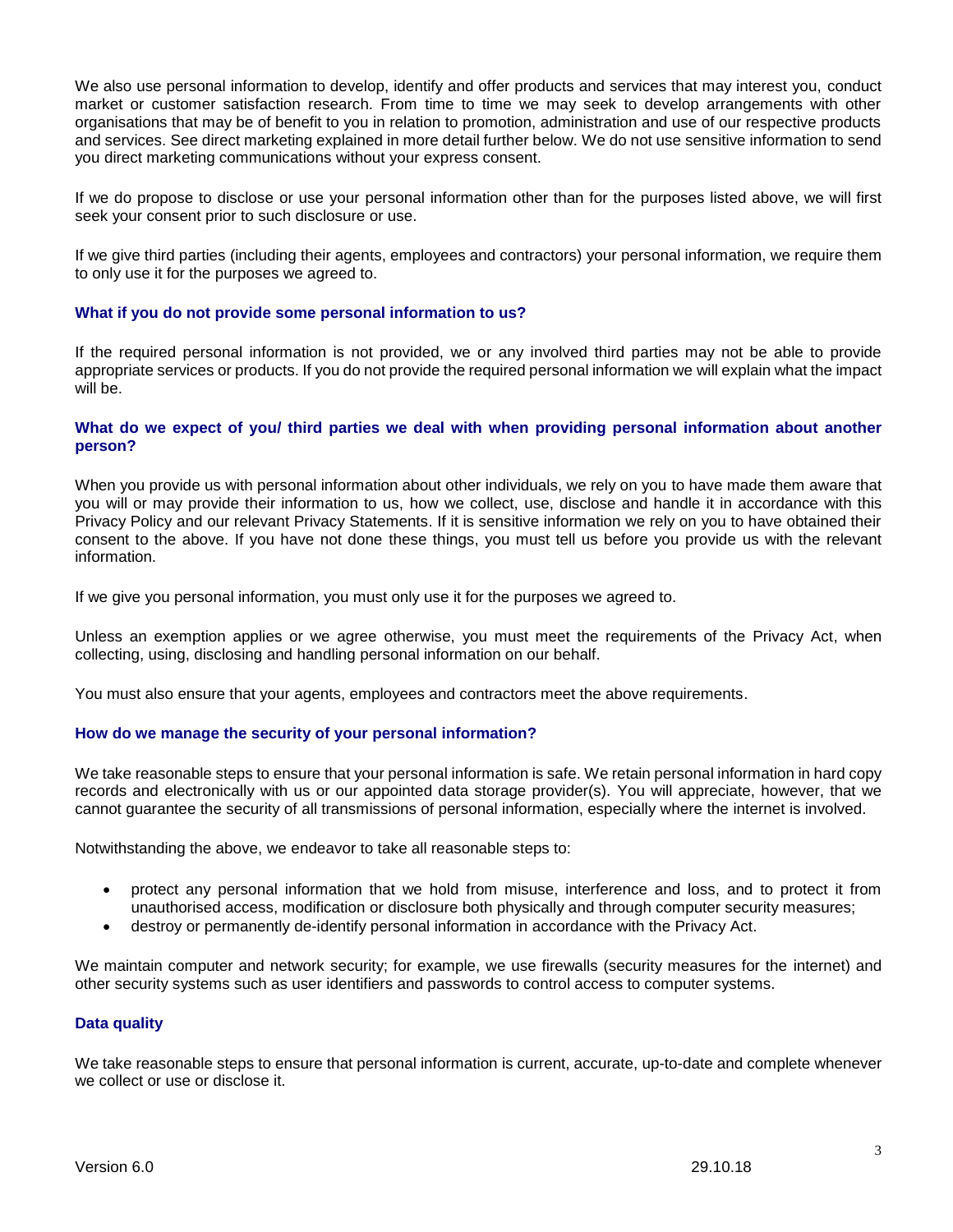Throughout our dealings with you we will take reasonable steps to confirm the details of your personal information we hold and ask you if there are any changes required.

The accuracy of personal information depends largely on the information you provide to us, so we rely on you to:

- let us know if there are any errors in your personal information you become aware of; and
- keep us up-to-date with changes to your personal information (such as your name or address).

### **Access to and correction of your personal information**

You are entitled to have access to any personal information relating to you which we possess, except in some exceptional circumstances provided by in law. For example, we may refuse access where the:

- information may have an unreasonable impact on the privacy of others;
- request is frivolous or vexatious;
- information relates to existing or anticipated legal proceedings and would not be accessible by the process of discovery in those proceedings;
- information would reveal our intentions in relation to negotiations in such a way as to prejudice those negotiations.

Where providing access would reveal evaluative information generated by us in connection with a commercially sensitive decision-making process, we will provide an explanation for the decision rather than direct access to the information.

If we refuse access or to give access in the manner requested by you we will let you know why in writing and provide you with details about how to make a complaint about the refusal.

If we make a correction to your personal information we may retain a copy of the previous information for our records or as required by law.

If you wish to access your personal information please write to our Privacy Officer Rob Morrell at Austbrokers Terrace GPO Box 763 Torrensville Plaza SA 5031 or email [robm@abterrace.com.au](mailto:robm@abterrace.com.au)

In most cases we do not charge for receiving a request for access to personal information or for complying with a correction request.

### **Do we transfer information overseas?**

Any personal information provided to us may be transferred to, and stored at, a destination outside Australia, including but not limited to New Zealand, Singapore, United Kingdom and the United States of America. Details of the countries we disclose to may change from time to time. Personal information may also be processed by staff or by other third parties operating outside Australia who work for us or for one of our suppliers, agents, partners or related companies.

When we send information overseas, in some cases we may not be able to take reasonable steps to ensure that overseas providers do not breach the Privacy Act and they may not be subject to the same level of protection or obligations that are offered by the Act. By proceeding to acquire our services and products you agree that you cannot seek redress under the Act or against us (to the extent permitted by law) and may not be able to seek redress overseas. If you do not agree to the transfer of your personal information outside Australia, please contact us.

## **Sale or restructure of business**

In the future we may consider the sale or restructure of our business or the purchase of the business of other Insurance Brokers or financial advisers. In such circumstances it may be necessary for your personal information to be disclosed to permit the parties to assess the sale or restructure proposal for example through a due diligence process. We will only disclose such of your personal information as is necessary for the assessment of any sale or restructure proposal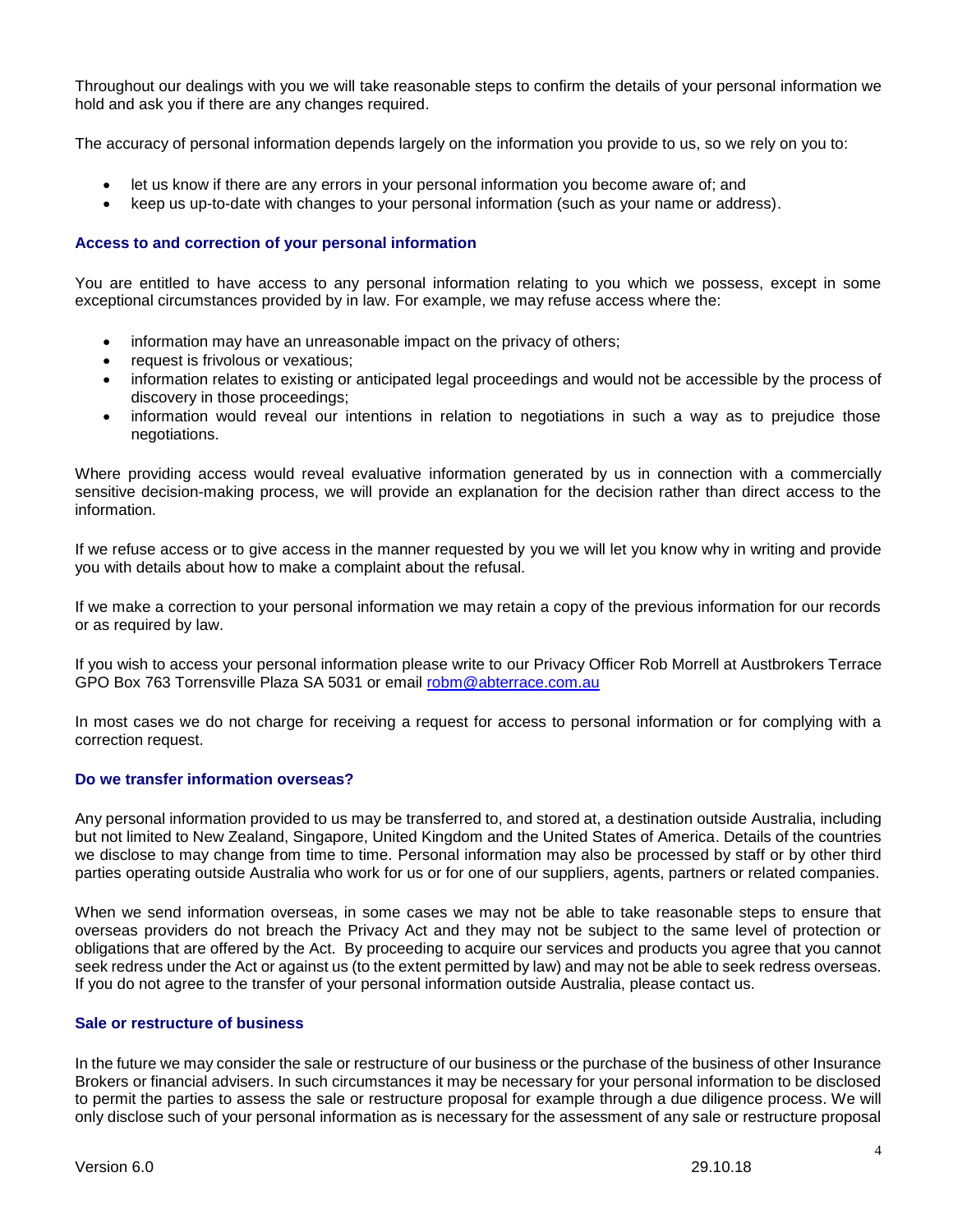and subject to appropriate procedures to maintain the confidentiality and security of your personal information. In the event that a sale or restructure proceeds, we will advise you accordingly.

## **Direct Marketing**

We may use your personal information, including any email address you give to us, to provide you with information and to tell you about our products, services or events or any other direct marketing activity (including third party products, services and events which we consider may be of interest to you). Without the limitation just described, if it is within your reasonable expectations that we send you direct marketing communications given the transaction or communication you have had with us, then we may also use your personal information for the purpose of sending you direct marketing communications which we may consider may be of interest to you. We may request our related parties to contact you about services and products that may be of interest to you.

### **Our Website**

You are able to visit our website without providing any personal information. We will only collect personal information through our websites with your prior knowledge for example where you submit an enquiry or application online.

Email addresses are only collected if you send us a message and will not be automatically added to a mailing list.

### **Cookies**

A cookie is a small string of information that a website transfers to your browser for identification purposes. The cookies we use may identify individual users.

- Cookies can either be "persistent" or "session" based. Persistent cookies are stored on your computer, contain an expiration date, and are mainly for the user's convenience.
- Session cookies are short-lived and are held on your browser's memory only for the duration of your session; they are used only during a browsing session, and expire when you quit your browser.
- We may use both session and persistent cookies. This information may be used to personalise your current visit to our websites or assist with analytical information on site visits.
- Most internet browsers can be set to accept or reject cookies. If you do not want to accept cookies, you can adjust your internet browser to reject cookies or to notify you when they are being used. However, rejecting cookies may limit the functionality of our website.

### **Complaints**

If you do have a compliant about privacy we ask that you contact our office first to help us to assist you promptly.

In order to resolve a complaint, we:

- Will liaise with you to identify and define the nature and cause of the complaint;
- May request that you detail the nature of the complaint in writing;
- Will keep you informed of the likely time within which we will respond to your complaint;
- Will inform you of the reason for our decision in resolving such complaint; and
- Keep a record of the complaint and any action taken in the Register of Complaints.

If you have a complaint please either email us at [robm@abterrace.com.au](mailto:robm@abterrace.com.au) or write to us at P O Box 763 Torrensville Plaza SA 5031 and our Privacy Officer will then attempt to resolve the issue or complaint.

When we make our decision, we will also inform you of your right to take the matter to the Office of the Australian Information Commissioner (OAIC) if you are not satisfied. In addition if you have not received a response from us of any kind to your complaint within 30 days, then you have the right to take the matter to the OAIC (contact details are provided below).